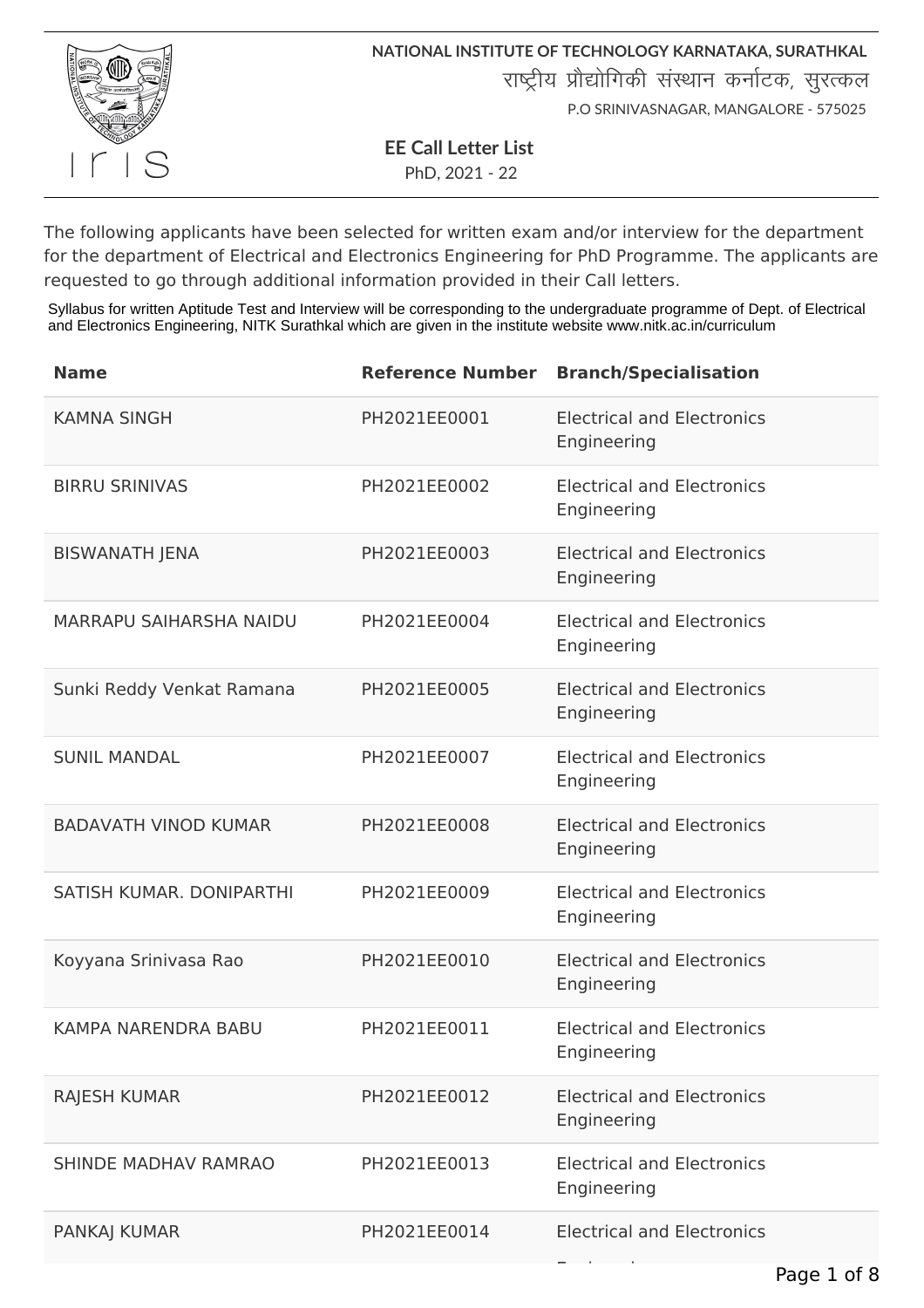

राष्ट्रीय प्रौद्योगिकी संस्थान कर्नाटक, सुरत्कल

P.O SRINIVASNAGAR, MANGALORE - 575025

# **EE Call Letter List**

| <b>Name</b>                          | <b>Reference Number</b> | Engineering<br><b>Branch/Specialisation</b>      |
|--------------------------------------|-------------------------|--------------------------------------------------|
| <b>TEJAVATH SURESH</b>               | PH2021EE0015            | <b>Electrical and Electronics</b><br>Engineering |
| Pedada Kameswara Rao                 | PH2021EE0016            | <b>Electrical and Electronics</b><br>Engineering |
| SANIKOMMU CHAKRADHAR<br><b>REDDY</b> | PH2021EE0017            | <b>Electrical and Electronics</b><br>Engineering |
| <b>GUMMALA BABU</b>                  | PH2021EE0018            | <b>Electrical and Electronics</b><br>Engineering |
| <b>SYED ABDUL MUJEER</b>             | PH2021EE0019            | <b>Electrical and Electronics</b><br>Engineering |
| Susovan Pramanik                     | PH2021EE0020            | <b>Electrical and Electronics</b><br>Engineering |
| Aayush Patidar                       | PH2021EE0021            | <b>Electrical and Electronics</b><br>Engineering |
| PRASHANT MAHADEVAPPA KADI            | PH2021EE0023            | <b>Electrical and Electronics</b><br>Engineering |
| <b>SAPAVATU SUNIL NAIK</b>           | PH2021EE0024            | <b>Electrical and Electronics</b><br>Engineering |
| Ravi Vardhan                         | PH2021EE0025            | <b>Electrical and Electronics</b><br>Engineering |
| Srikanth Bondalapati                 | PH2021EE0026            | <b>Electrical and Electronics</b><br>Engineering |
| Damalla Ekalavya                     | PH2021EE0027            | <b>Electrical and Electronics</b><br>Engineering |
| KARRI SRINIVASA RAO                  | PH2021EE0028            | <b>Electrical and Electronics</b><br>Engineering |
| <b>RAMAVATH GNANENDAR</b>            | PH2021EE0029            | <b>Electrical and Electronics</b><br>Engineering |
| Shrirang Kulkarni                    | PH2021EE0030            | <b>Electrical and Electronics</b><br>Engineering |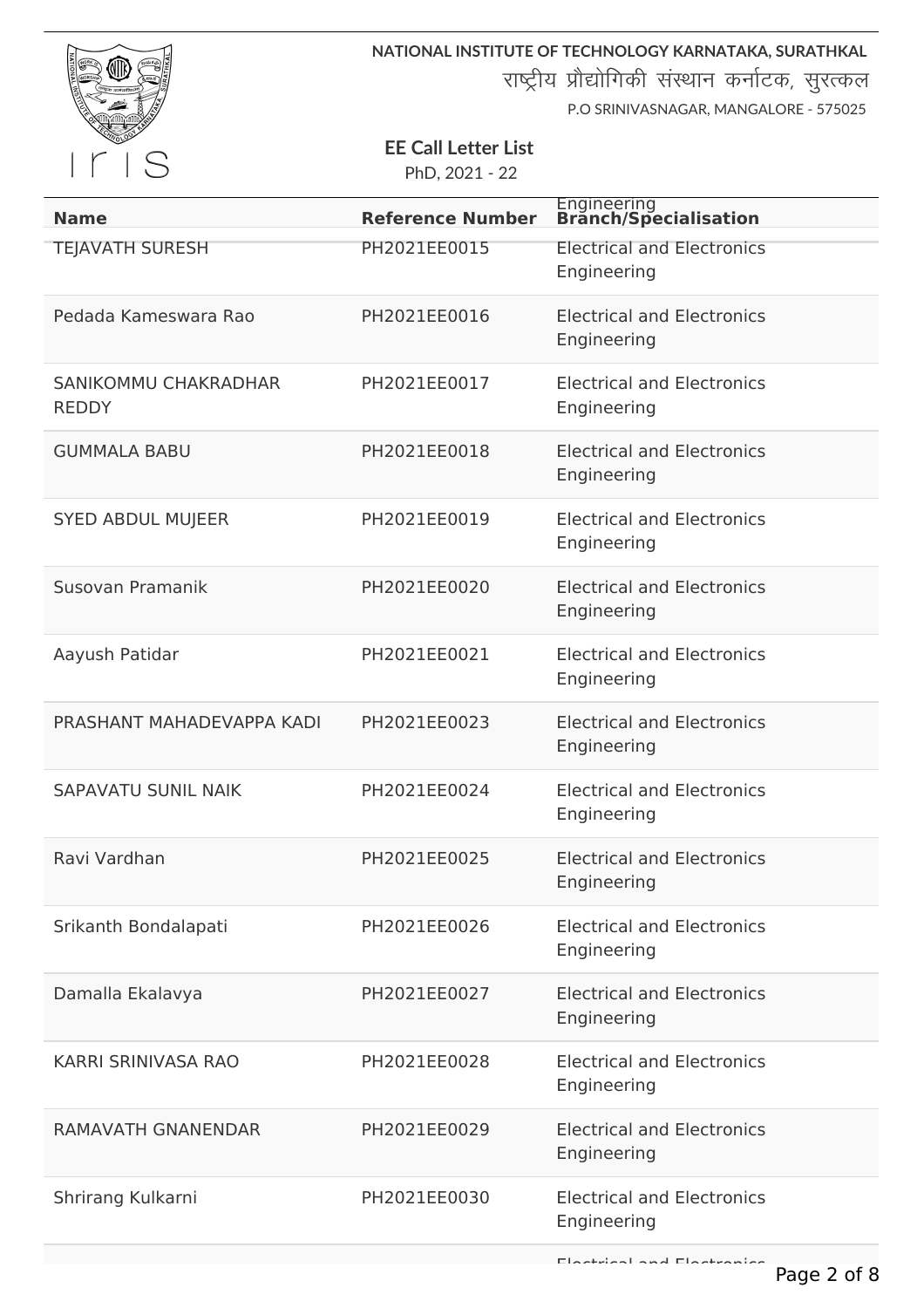

राष्ट्रीय प्रौद्योगिकी संस्थान कर्नाटक, सुरत्कल

P.O SRINIVASNAGAR, MANGALORE - 575025

# **EE Call Letter List**

| Naresh rayavarapu          | PH2021EE0033<br>Reference Number | Electrical and Electronics<br><b>Branch Apecialisation</b> |
|----------------------------|----------------------------------|------------------------------------------------------------|
| <b>THALLAPALLY PAVANI</b>  | PH2021EE0035                     | <b>Electrical and Electronics</b><br>Engineering           |
| Smruti Dash                | PH2021EE0038                     | <b>Electrical and Electronics</b><br>Engineering           |
| NAVNEET KUMAR RAY          | PH2021EE0039                     | <b>Electrical and Electronics</b><br>Engineering           |
| Sonali Badpanda            | PH2021EE0040                     | <b>Electrical and Electronics</b><br>Engineering           |
| Chandransh Singh           | PH2021EE0041                     | <b>Electrical and Electronics</b><br>Engineering           |
| Fauzia Yasmeen             | PH2021EE0042                     | <b>Electrical and Electronics</b><br>Engineering           |
| <b>Bharath Y K</b>         | PH2021EE0043                     | <b>Electrical and Electronics</b><br>Engineering           |
| Suchandan Das              | PH2021EE0044                     | <b>Electrical and Electronics</b><br>Engineering           |
| <b>SUBHADARSHINI PANDA</b> | PH2021EE0045                     | <b>Electrical and Electronics</b><br>Engineering           |
| Archak Sadhukhan           | PH2021EE0047                     | <b>Electrical and Electronics</b><br>Engineering           |
| Sathya k                   | PH2021EE0049                     | <b>Electrical and Electronics</b><br>Engineering           |
| <b>SUKUMAR DAS</b>         | PH2021EE0050                     | <b>Electrical and Electronics</b><br>Engineering           |
| <b>ABHAYA KUMAR SAHOO</b>  | PH2021EE0051                     | <b>Electrical and Electronics</b><br>Engineering           |
| <b>YUGLINA PRADHAN</b>     | PH2021EE0052                     | <b>Electrical and Electronics</b><br>Engineering           |
| RAJASEKHARA REDDY PONDURU  | PH2021EE0053                     | <b>Electrical and Electronics</b><br>Engineering           |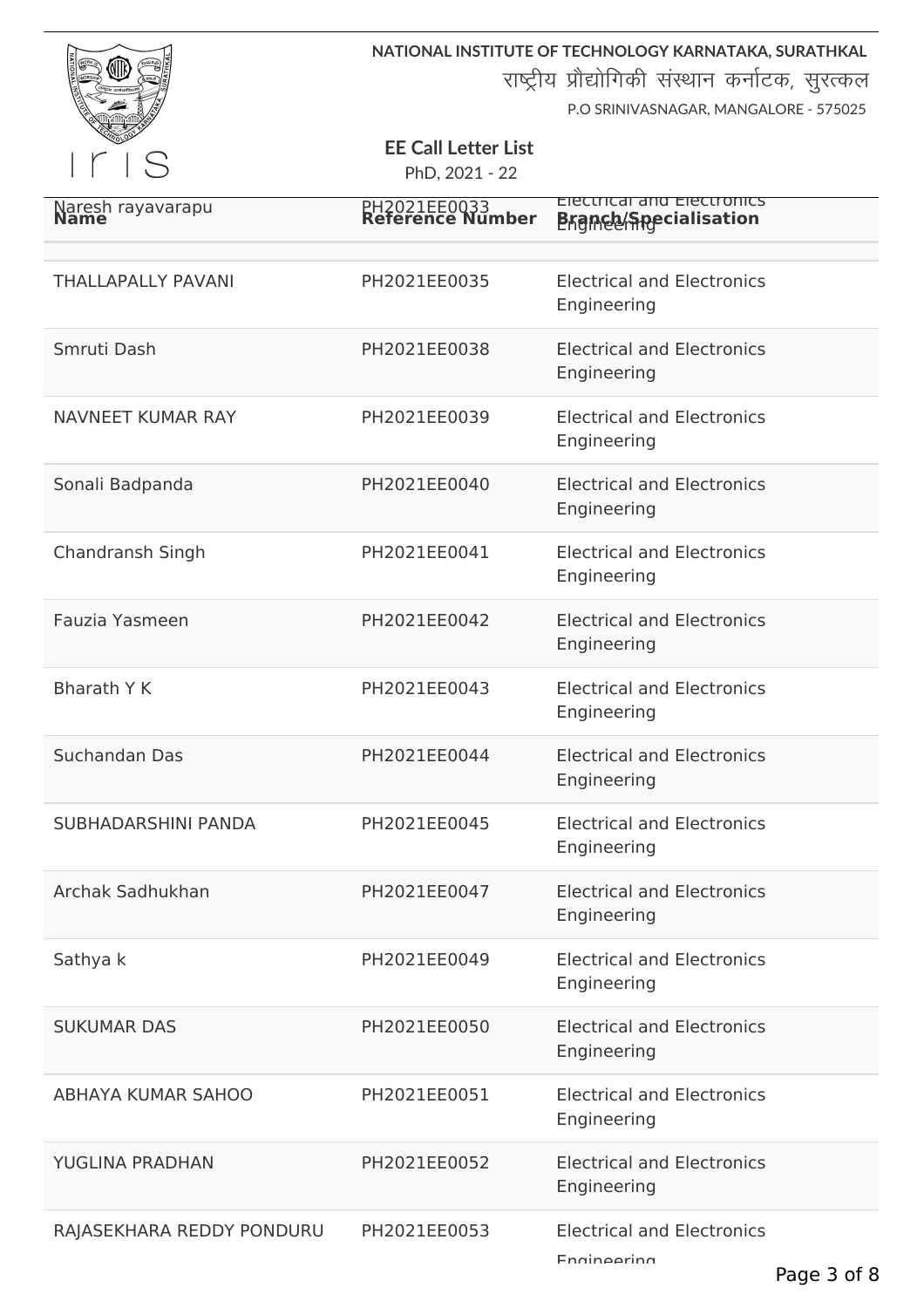

राष्ट्रीय प्रौद्योगिकी संस्थान कर्नाटक, सुरत्कल

P.O SRINIVASNAGAR, MANGALORE - 575025

## **EE Call Letter List**

|                                 |                                         | Engineering                                                |
|---------------------------------|-----------------------------------------|------------------------------------------------------------|
| <b>Name</b><br><b>DEEPIKA K</b> | <b>Reference Number</b><br>PH2021EE0055 | <b>Branch/Specialisation</b><br>Electrical and Electronics |
|                                 |                                         | Engineering                                                |
| <b>BOLLIPO RATNAKAR BABU</b>    | PH2021EE0056                            | <b>Electrical and Electronics</b>                          |
|                                 |                                         | Engineering                                                |
| <b>VIVEK KUMAR</b>              | PH2021EE0057                            | <b>Electrical and Electronics</b><br>Engineering           |
|                                 |                                         |                                                            |
| Abdul Vasih TV                  | PH2021EE0058                            | <b>Electrical and Electronics</b><br>Engineering           |
| <b>SALI TAPASWI</b>             | PH2021EE0059                            | <b>Electrical and Electronics</b>                          |
|                                 |                                         | Engineering                                                |
| Chadaram Chandra sekhar         | PH2021EE0060                            | <b>Electrical and Electronics</b><br>Engineering           |
| <b>LINGAM MOHAN KRISHNA</b>     | PH2021EE0061                            | <b>Electrical and Electronics</b>                          |
|                                 |                                         | Engineering                                                |
| Vallapuneni Nageswararao        | PH2021EE0062                            | <b>Electrical and Electronics</b>                          |
|                                 |                                         | Engineering                                                |
| <b>NIDHI CHANDRAKAR</b>         | PH2021EE0063                            | <b>Electrical and Electronics</b><br>Engineering           |
| <b>RAVI RATNAIK</b>             | PH2021EE0064                            | <b>Electrical and Electronics</b>                          |
|                                 |                                         | Engineering                                                |
| POOJA KUMARI                    | PH2021EE0065                            | <b>Electrical and Electronics</b><br>Engineering           |
| PARAMATA PRABHAKARA RAO         | PH2021EE0066                            | <b>Electrical and Electronics</b>                          |
|                                 |                                         | Engineering                                                |
| <b>PIKLU DAS</b>                | PH2021EE0067                            | <b>Electrical and Electronics</b>                          |
|                                 |                                         | Engineering                                                |
| vangapandu dhanunjaya naidu     | PH2021EE0068                            | <b>Electrical and Electronics</b><br>Engineering           |
| <b>RAVI KUMAR K</b>             | PH2021EE0069                            | <b>Electrical and Electronics</b>                          |
|                                 |                                         | Engineering                                                |
| <b>SOURAV PRASAD</b>            | PH2021EE0070                            | <b>Electrical and Electronics</b>                          |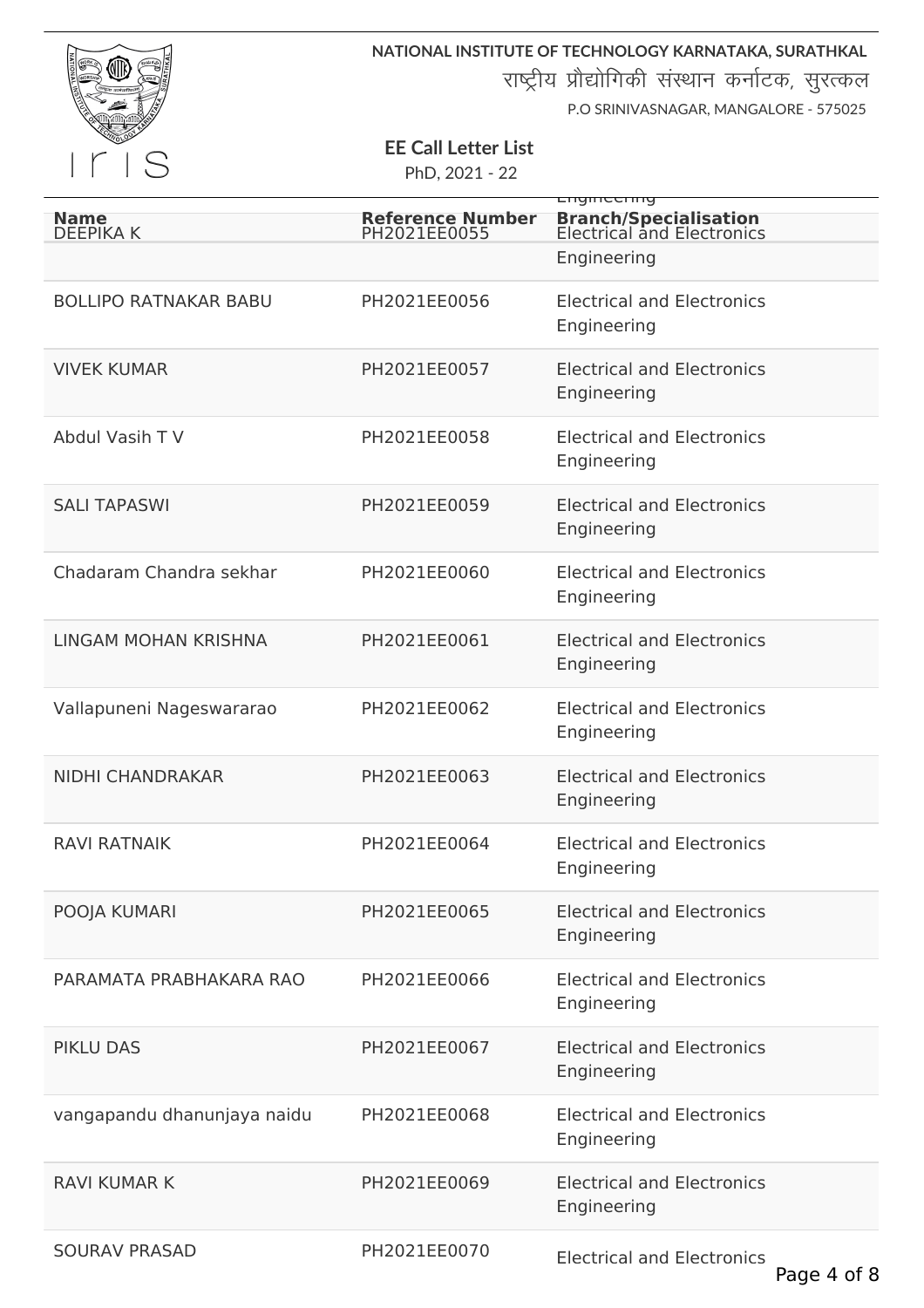

राष्ट्रीय प्रौद्योगिकी संस्थान कर्नाटक, सुरत्कल

P.O SRINIVASNAGAR, MANGALORE - 575025

### **EE Call Letter List**

| <b>Name</b>                    | <b>Reference Number</b> | <b>Brgmele/Specialisation</b>                    |
|--------------------------------|-------------------------|--------------------------------------------------|
| <b>BATCHU VEENA VANI</b>       | PH2021EE0071            | <b>Electrical and Electronics</b><br>Engineering |
| Megavath Diwakar Naik          | PH2021EE0072            | <b>Electrical and Electronics</b><br>Engineering |
| <b>VISHWAJEET KUMAR SINHA</b>  | PH2021EE0073            | <b>Electrical and Electronics</b><br>Engineering |
| <b>MANORANJAN KUMAR</b>        | PH2021EE0074            | <b>Electrical and Electronics</b><br>Engineering |
| <b>BODHISATWA BHATTACHARYA</b> | PH2021EE0075            | <b>Electrical and Electronics</b><br>Engineering |
| Sanam Agnihotri                | PH2021EE0077            | <b>Electrical and Electronics</b><br>Engineering |
| <b>MD SARTAJ AHMED</b>         | PH2021EE0079            | <b>Electrical and Electronics</b><br>Engineering |
| <b>VORIGANTI DIWAKAR DATTA</b> | PH2021EE0080            | <b>Electrical and Electronics</b><br>Engineering |
| Ashoka Shyama Prasad V K       | PH2021EE0081            | <b>Electrical and Electronics</b><br>Engineering |
| <b>CHOUDHARY OM PRAKASH</b>    | PH2021EE0082            | <b>Electrical and Electronics</b><br>Engineering |
| Akash Kumar Sahoo              | PH2021EE0083            | <b>Electrical and Electronics</b><br>Engineering |
| KANAKA RAO BANGARU             | PH2021EE0084            | <b>Electrical and Electronics</b><br>Engineering |
| Kochara ravi ratna roja        | PH2021EE0085            | <b>Electrical and Electronics</b><br>Engineering |
| Kanimozhi K                    | PH2021EE0086            | <b>Electrical and Electronics</b><br>Engineering |
| <b>LAKITH G</b>                | PH2021EE0087            | <b>Electrical and Electronics</b><br>Engineering |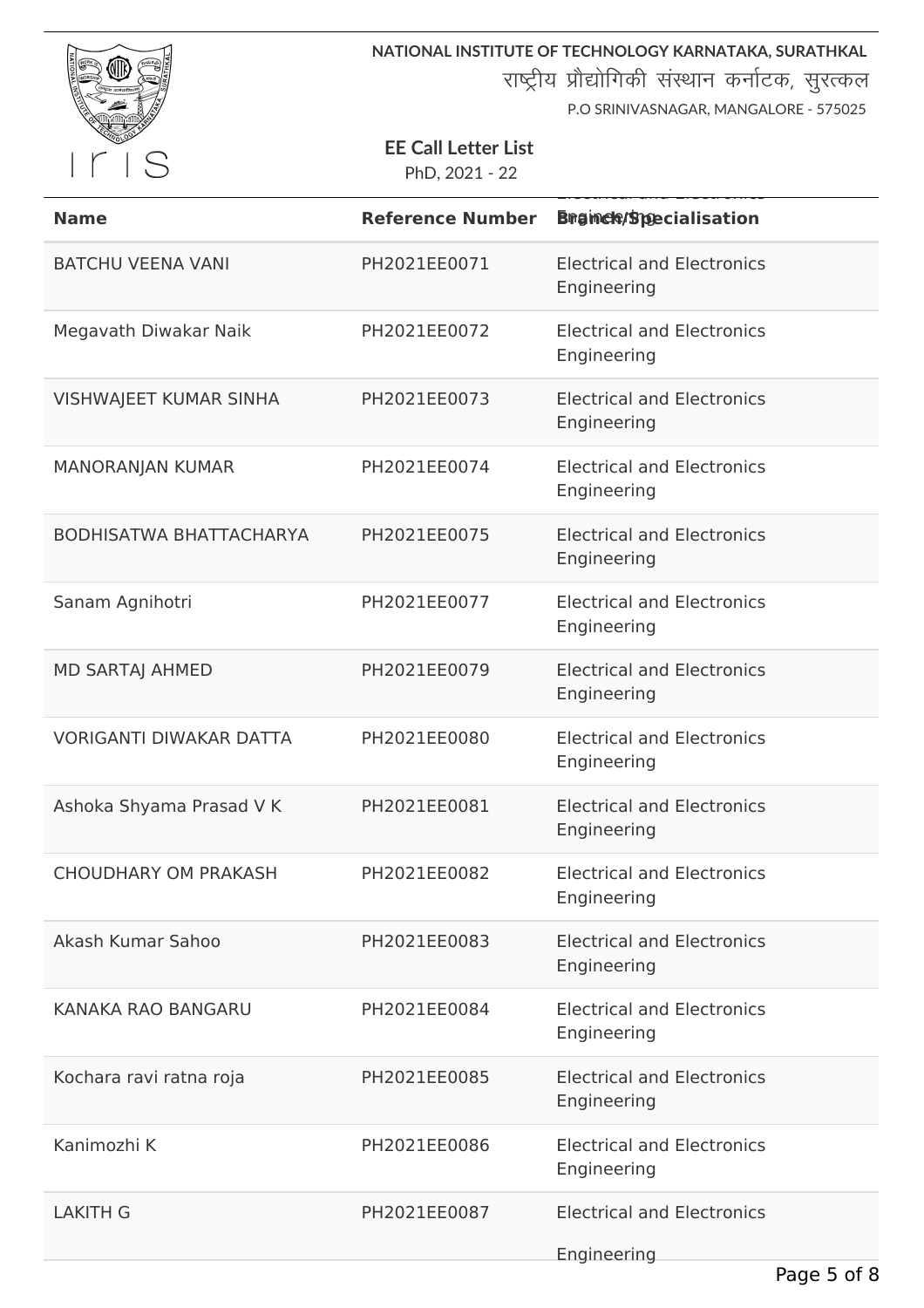

राष्ट्रीय प्रौद्योगिकी संस्थान कर्नाटक, सुरत्कल

P.O SRINIVASNAGAR, MANGALORE - 575025

## **EE Call Letter List**

| <b>NHANANUKHA REDDY VIPPALA</b> | Referente@Womber | <b>Bleanding Spred Fallistations</b><br>Engineering |
|---------------------------------|------------------|-----------------------------------------------------|
|                                 |                  |                                                     |
| Gudipati Maheswari              | PH2021EE0089     | <b>Electrical and Electronics</b><br>Engineering    |
| <b>ADEPU VAMSHI</b>             | PH2021EE0090     | <b>Electrical and Electronics</b><br>Engineering    |
| <b>KUNAL KUMAR</b>              | PH2021EE0091     | <b>Electrical and Electronics</b><br>Engineering    |
| Shubham Saini                   | PH2021EE0092     | <b>Electrical and Electronics</b><br>Engineering    |
| Ramakrishnan S                  | PH2021EE0093     | <b>Electrical and Electronics</b><br>Engineering    |
| <b>VIKAS KUMAR</b>              | PH2021EE0095     | <b>Electrical and Electronics</b><br>Engineering    |
| Surapu Prasada Rao              | PH2021EE0096     | <b>Electrical and Electronics</b><br>Engineering    |
| RAJA SEKHAR SANKURI             | PH2021EE0097     | <b>Electrical and Electronics</b><br>Engineering    |
| ASHTABHUJ KUMAR SRIVASTAVA      | PH2021EE0098     | <b>Electrical and Electronics</b><br>Engineering    |
| RAJ KAPUR KUMAR                 | PH2021EE0099     | <b>Electrical and Electronics</b><br>Engineering    |
| Sakshi Gupta                    | PH2021EE0100     | <b>Electrical and Electronics</b><br>Engineering    |
| <b>ANKITA THAPLIYAL</b>         | PH2021EE0102     | <b>Electrical and Electronics</b><br>Engineering    |
| Mukesh Kumar Ram                | PH2021EE0103     | <b>Electrical and Electronics</b><br>Engineering    |
| akhil misra                     | PH2021EE0104     | <b>Electrical and Electronics</b><br>Engineering    |
| PILLALAMARRI MADHAVI            | PH2021EE0105     | <b>Electrical and Electronics</b>                   |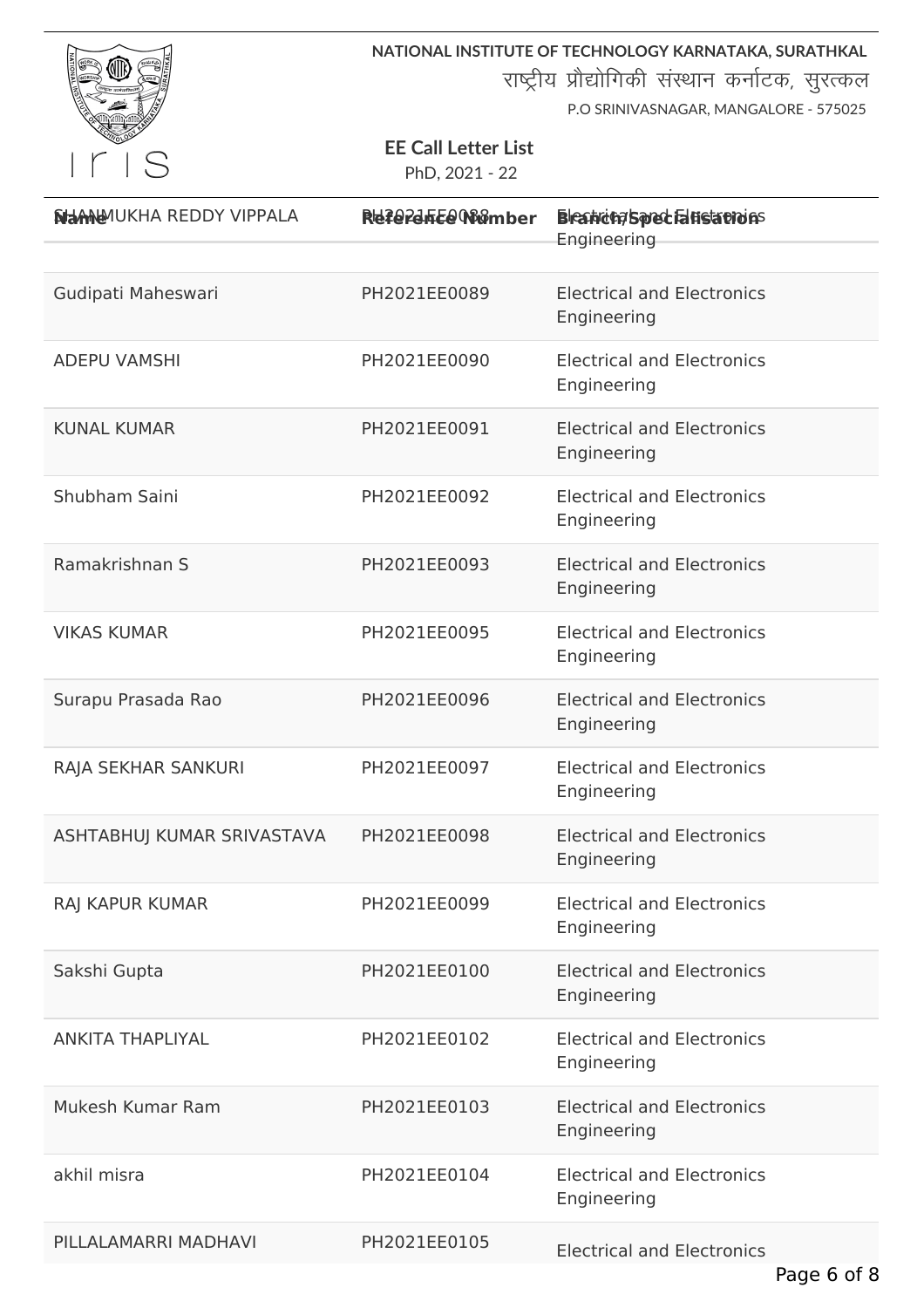

राष्ट्रीय प्रौद्योगिकी संस्थान कर्नाटक, सुरत्कल

P.O SRINIVASNAGAR, MANGALORE - 575025

# **EE Call Letter List**

PhD, 2021 - 22

| <b>Name</b>                     | <b>Reference Number</b> | <b>Branch/Specialisation</b>                     |
|---------------------------------|-------------------------|--------------------------------------------------|
| Shashanka Rayadurga Huliraj     | PH2021EE0106            | <b>Electrical and Electronics</b><br>Engineering |
| vanapalli venkateswararao       | PH2021EE0107            | <b>Electrical and Electronics</b><br>Engineering |
| Souvik Bera                     | PH2021EE0108            | <b>Electrical and Electronics</b><br>Engineering |
| AJAY KUMAR VERMA                | PH2021EE0113            | <b>Electrical and Electronics</b><br>Engineering |
| <b>ABHISHEK RAJ</b>             | PH2021EE0114            | <b>Electrical and Electronics</b><br>Engineering |
| Smrutisikha Jena                | PH2021EE0115            | <b>Electrical and Electronics</b><br>Engineering |
| <b>JANARDAN DWIVEDI</b>         | PH2021EE0117            | <b>Electrical and Electronics</b><br>Engineering |
| <b>NARENDRA BABU CH</b>         | PH2021EE0118            | <b>Electrical and Electronics</b><br>Engineering |
| Swati Singh                     | PH2021EE0119            | <b>Electrical and Electronics</b><br>Engineering |
| <b>VRSV BHARATH PULAVARTHI</b>  | PH2021EE0121            | <b>Electrical and Electronics</b><br>Engineering |
| Srishti Chaturvedi              | PH2021EE0122            | <b>Electrical and Electronics</b><br>Engineering |
| <b>MANAS KUMAR</b>              | PH2021EE0123            | <b>Electrical and Electronics</b><br>Engineering |
| Anil Marneni                    | PH2021EE0124            | <b>Electrical and Electronics</b><br>Engineering |
| <b>MAYUR MOHANRAO GUDMALWAR</b> | PH2021EE0126            | <b>Electrical and Electronics</b><br>Engineering |
| Sridhanya M I                   | PH2021EE0127            | <b>Electrical and Electronics</b><br>Engineering |

Electrical and Electronics